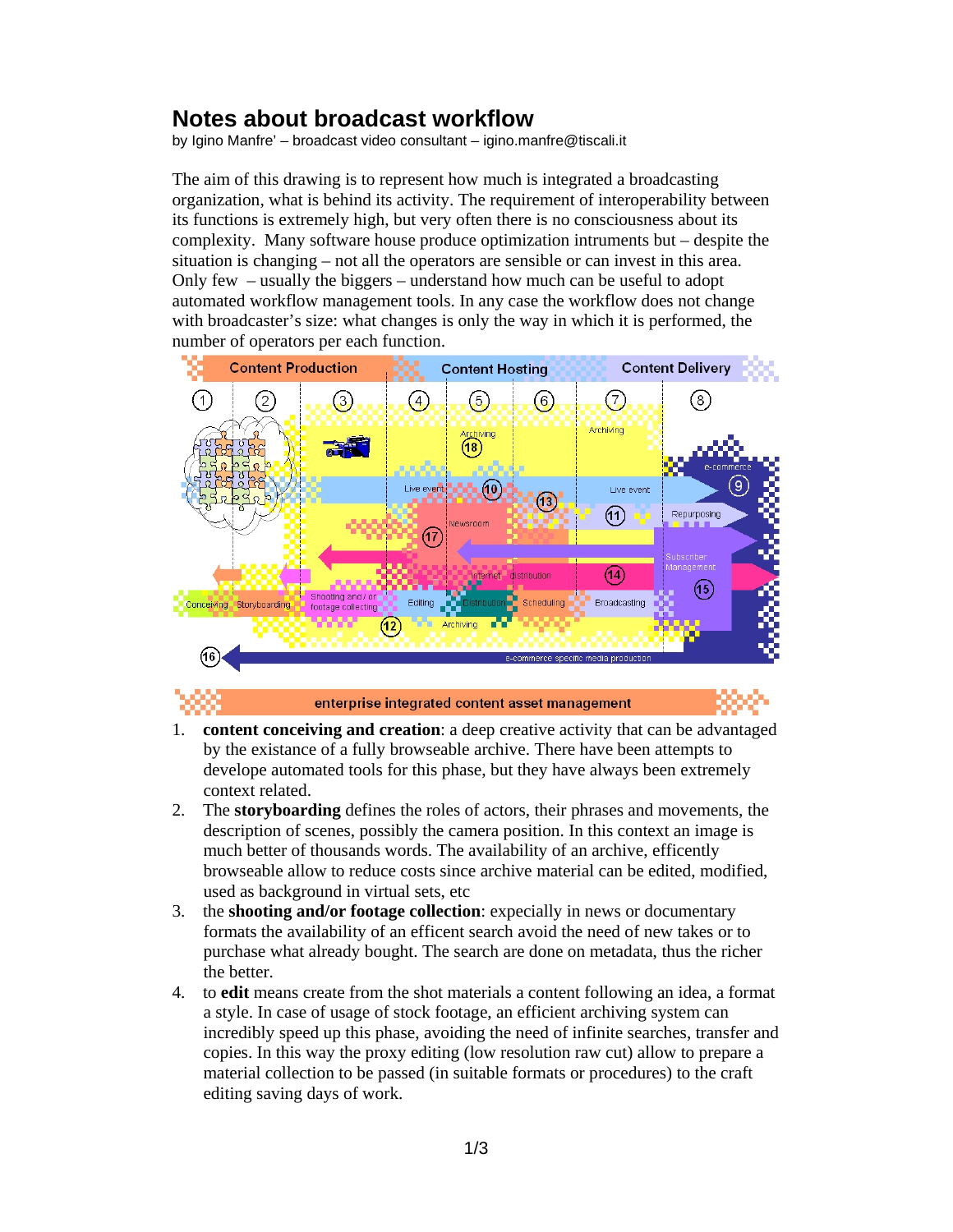- 5. to consider the **distribution** channel in all the working phases (shooting, editing even in creation phase, due to always increasing importance of channel marketing) is mandatory. Not all formats are suitable for all distributions: for mobile targets, where there are small displays, the usage of rich graphics has no sense, because it would be too much small and often noisy.
- 6. the **scheduling** defines the channel id: a music channel cannot use the same formats and times of documentary channel. The scheduling and the advertisment. The scheduling activity require a correct management of rights with associated channel budget, share consideration and so on. In digital channels the schedule is associated to the EPG where the user *should* read what he's vatching (very often this is not true for time mismatches). There could be interactive applications. A correct integration of all these subsystem – crucial for the image of the channel – require a correct synchronisation of many concurrent subsystems.



- 7. **broadcasting** may means simply *go on air*, as well it may require transcoding, aspect ratio conversions etc. The broadcast must be controlled anywere!
- 8. once transmitted the life of a content is all but finished. As run log must be associated to the invoicing for advertising, the share data are vital for channel marketing of pay tv to analyse the opportunity of its repurposing, and generally speaking for **subscribers management** aspects such as claims etc.
- 9. l' **e-commerce** (included the content itself commerce) can be associated to a lot of parallel initiatives (such as synchronized graphics or symultaneous interactive messages). This implies relation with other worlds, other companies etc.
- 10. **live event** has been for long time the subject of broadcasting. Live events may justify (as in sport pay tv) the creation of hundreds channels. Live events often does not allow a storyboard, very often fight a war with scheduling (where require live windows). Live event is the main subject to be repurposed, the main source of any archive.
- 11. the **repurposing** with 24 hour a day TV is a must. It comes from archives. The usage of repurposed materials depends on the channels. Sometimes (such as news services) an immediate replay could be required after few seconds the end of the recording. In any case repurposing is a goldmine for the channel manager that can rely on already used but interesting stuff. Repurpose does not mean "second hand TV" only when all the share metadata information are available and browseable